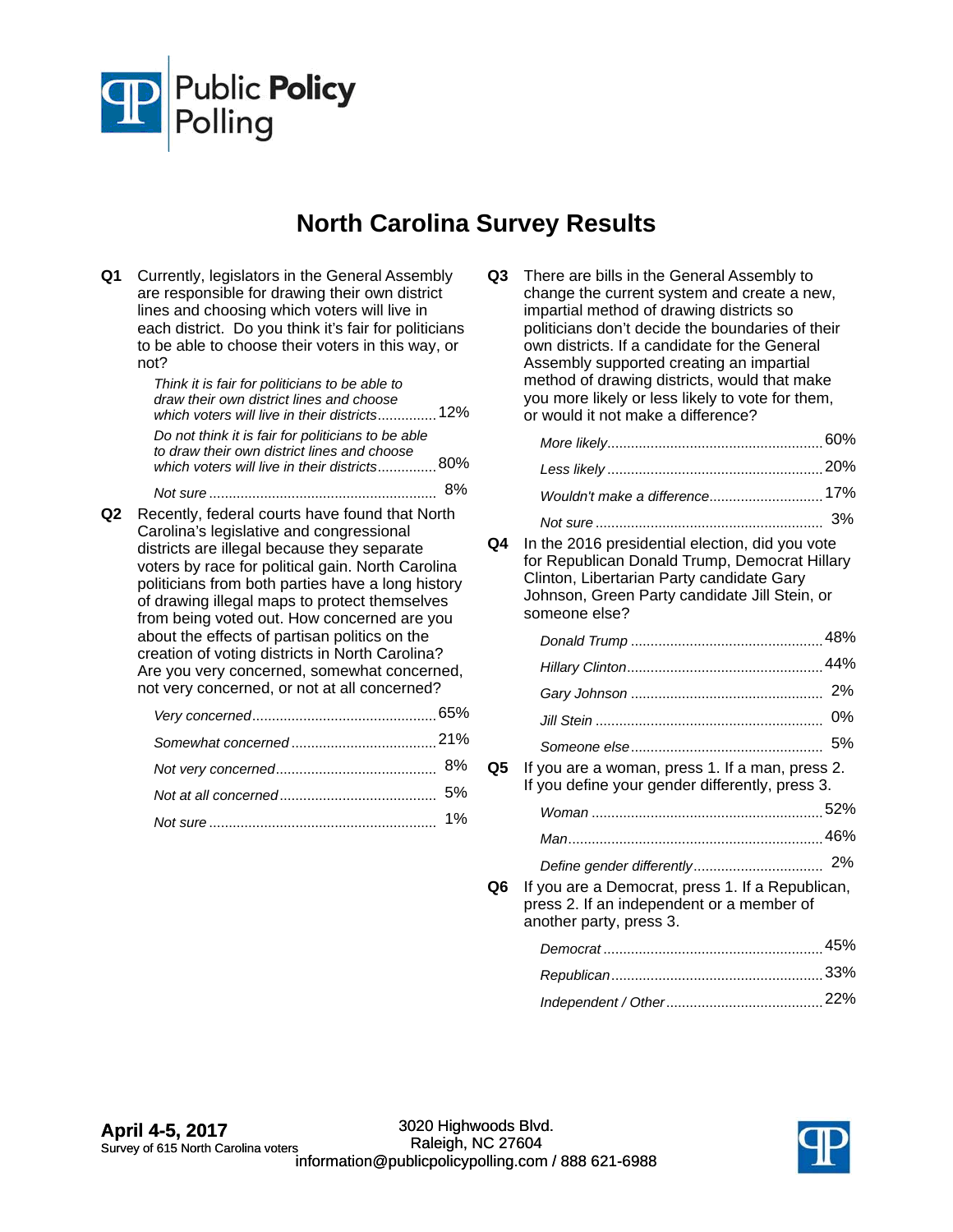

| Q7 | If you are Hispanic or Latino, press 1. If white,<br>press 2. If African-American, press 3. If other,<br>press 4. |     |
|----|-------------------------------------------------------------------------------------------------------------------|-----|
|    |                                                                                                                   | 3%  |
|    |                                                                                                                   |     |
|    |                                                                                                                   |     |
|    |                                                                                                                   | 3%  |
| Q8 | If you are 18-45 years old, press 1. If 46-65,<br>press 2. If older than 65, press 3.                             |     |
|    |                                                                                                                   |     |
|    |                                                                                                                   |     |
|    |                                                                                                                   | 30% |

| Q9 Area Code |      |
|--------------|------|
|              | インツへ |
| הוכיכי       |      |

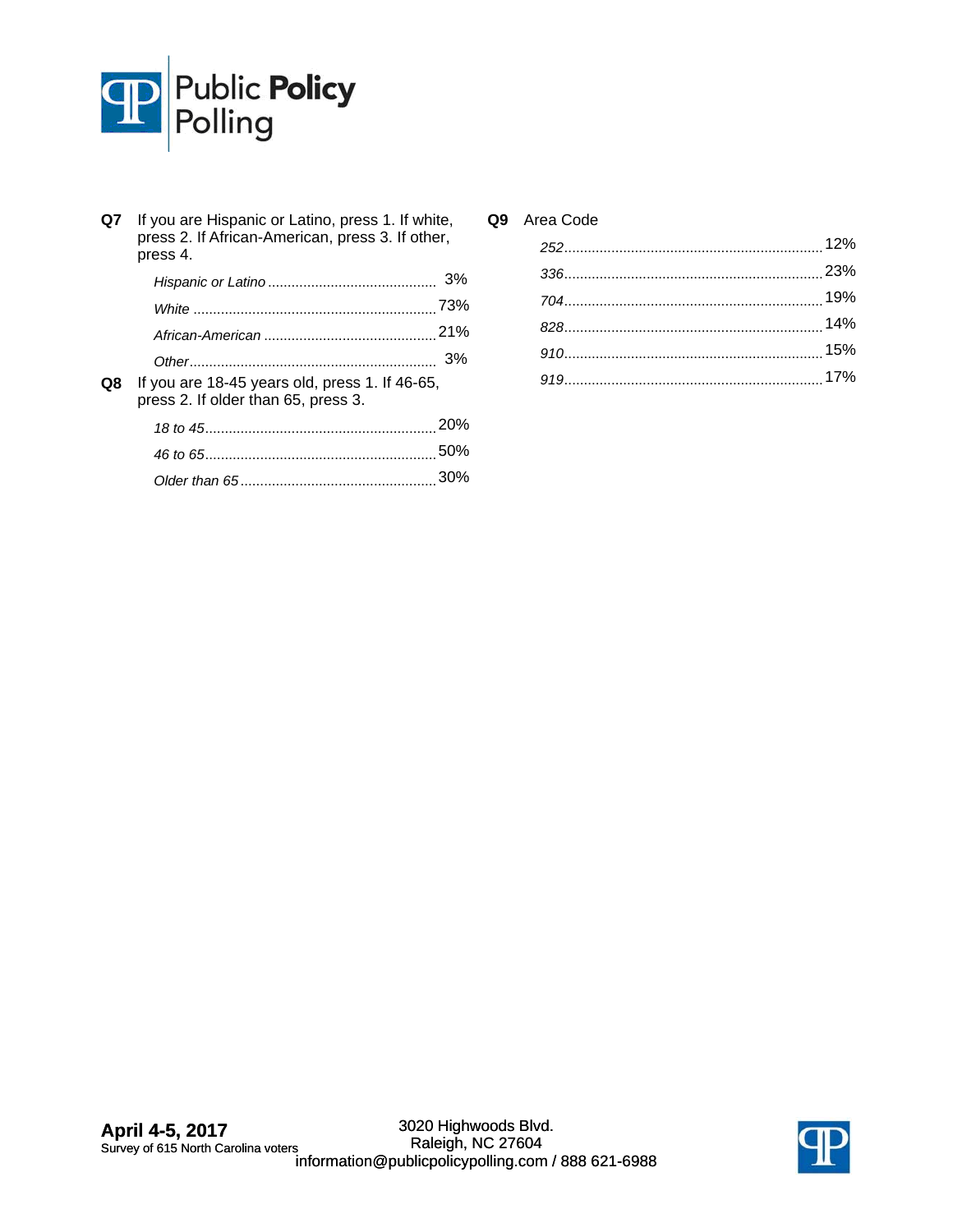

|                                                                                                                                                                       |      | <b>2016 Vote</b> |                         |                   |               |                   |  |
|-----------------------------------------------------------------------------------------------------------------------------------------------------------------------|------|------------------|-------------------------|-------------------|---------------|-------------------|--|
|                                                                                                                                                                       | Base | Donal-<br>d Tru  | <b>Hillary</b><br>Clint | Gary Jo-<br>hnson | Jill<br>Stein | Someon-<br>e else |  |
| <b>Fair for Politicians to</b><br><b>Draw Districts Yes/No</b>                                                                                                        |      |                  |                         |                   |               |                   |  |
| Think it is fair for poli- 12%<br>ticians to be able to d-<br>raw their own district<br>lines and choose whi-<br>ch voters will live in t-<br>heir districts          |      | 18%              | 7%                      |                   | 17%           |                   |  |
| Do not think it is fair f-180%<br>or politicians to be ab-<br>le to draw their own d-<br>istrict lines and choo-<br>se which voters will li-<br>ve in their districts |      | 70%              | 88%                     | 100%              | 63%           | 97%               |  |
| Not sure                                                                                                                                                              | 8%   | 12%              | 5%                      |                   | 20%           | 3%                |  |

|                                                                    |      | <b>2016 Vote</b> |                  |                   |               |                   |
|--------------------------------------------------------------------|------|------------------|------------------|-------------------|---------------|-------------------|
|                                                                    | Base | Donal-<br>d Tru  | Hillary<br>Clint | Gary Jo-<br>hnson | Jill<br>Stein | Someon-<br>e else |
| <b>Effects of Politics on</b><br><b>Districts Concern</b><br>Level |      |                  |                  |                   |               |                   |
| Very concerned 65%                                                 |      | 42%              | 89%              | 88%               | 70%           | 62%               |
| Somewhat concerned 21%                                             |      | 32%              | 8%               | 12%               | 30%           | 21%               |
| Not very concerned                                                 | 8%   | 15%              | 2%               |                   |               | 6%                |
| Not at all concerned                                               | 5%   | 9%               | 1%               |                   |               | ۰                 |
| Not sure                                                           | 1%   | 1%               | 0%               |                   |               | 11%               |

|                                                                                 |      | <b>2016 Vote</b> |                         |                   |               |                   |
|---------------------------------------------------------------------------------|------|------------------|-------------------------|-------------------|---------------|-------------------|
|                                                                                 | Base | Donal-<br>d Tru  | <b>Hillary</b><br>Clint | Gary Jo-<br>hnson | Jill<br>Stein | Someon-<br>e else |
| <b>Candidate Support</b><br><b>Impartial Drawing</b><br><b>More/Less Likely</b> |      |                  |                         |                   |               |                   |
| <b>More likely</b>                                                              | 60%  | 51%              | 67%                     | 52%               | 74%           | 82%               |
| Less likely                                                                     | 20%  | 21%              | 22%                     | ۰                 | 26%           | 7%                |
| Wouldn't make a<br>difference                                                   | 17%  | 24%              | 9%                      | 48%               | ٠             | 11%               |
| Not sure                                                                        | 3%   | 5%               | 2%                      |                   |               |                   |

|                                                                                                                                                                       |      | Gender     |      |                                |
|-----------------------------------------------------------------------------------------------------------------------------------------------------------------------|------|------------|------|--------------------------------|
|                                                                                                                                                                       | Base | Woma-<br>n | Manl | Define gende-<br>r differently |
| <b>Fair for Politicians to</b><br>Draw Districts Yes/No                                                                                                               |      |            |      |                                |
| Think it is fair for poli- 12%<br>ticians to be able to d-<br>raw their own district<br>lines and choose whi-<br>ch voters will live in t-<br>heir districts          |      | 8%         | 16%  | 1%                             |
| Do not think it is fair f- 80%<br>or politicians to be ab-<br>le to draw their own d-<br>istrict lines and choo-<br>se which voters will li-<br>ve in their districts |      | 85%        | 77%  | 32%                            |
| Not sure                                                                                                                                                              | 8%   | 7%         | 7%   | 67%                            |

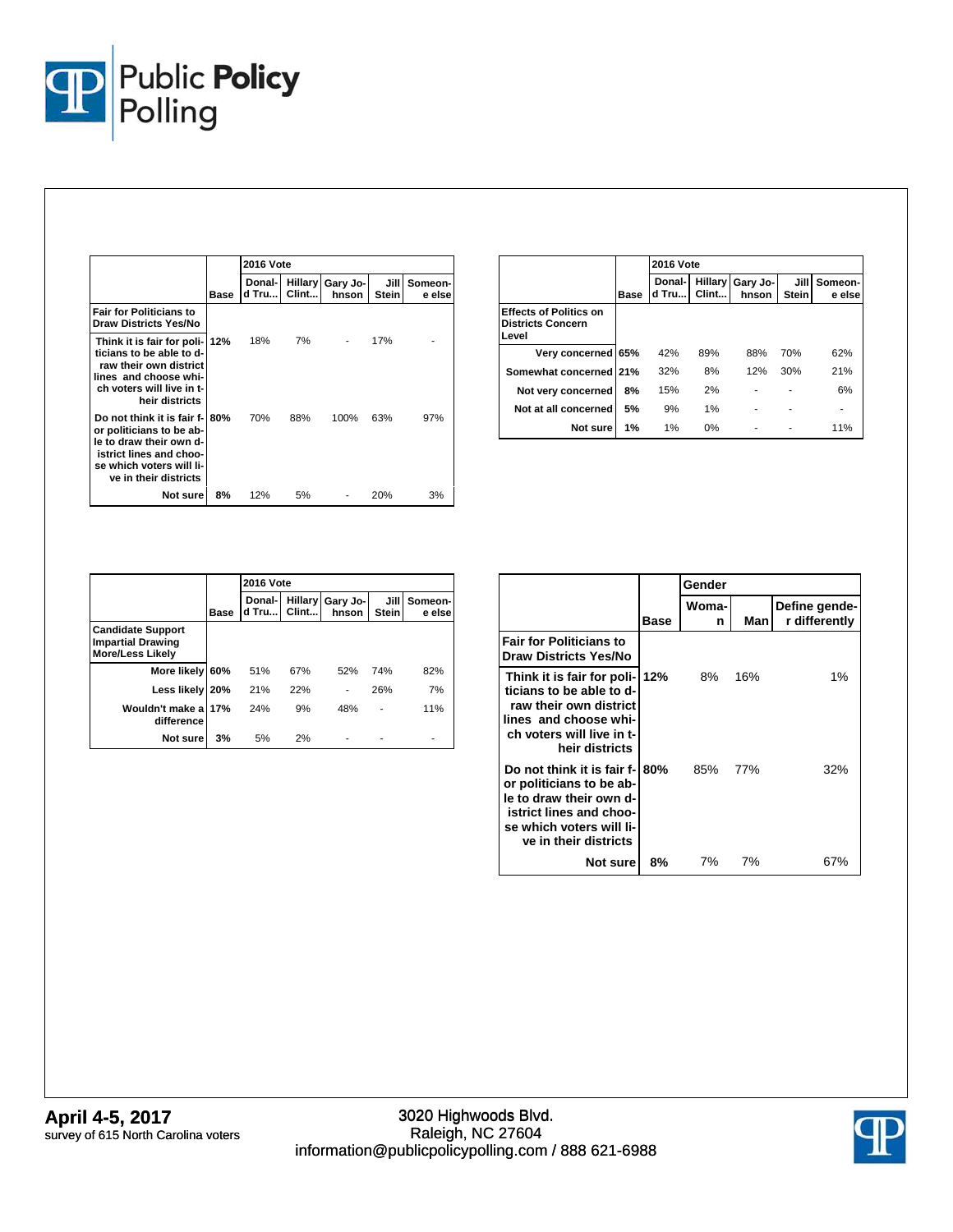

|                                                                    |             | Gender     |            |                                |
|--------------------------------------------------------------------|-------------|------------|------------|--------------------------------|
|                                                                    | <b>Base</b> | Woma-<br>n | Man        | Define gende-<br>r differently |
| <b>Effects of Politics on</b><br><b>Districts Concern</b><br>Level |             |            |            |                                |
| Very concerned                                                     | 65%         | 70%        | 60%        | 57%                            |
| Somewhat concerned 21%                                             |             | 21%        | <b>20%</b> | 21%                            |
| Not very concerned                                                 | 8%          | 7%         | 9%         |                                |
| Not at all concerned                                               | 5%          | 2%         | 9%         |                                |
| Not sure                                                           | 1%          | $0\%$      | 2%         | 22%                            |

|                                                                                 |             | Gender     |            |                                |
|---------------------------------------------------------------------------------|-------------|------------|------------|--------------------------------|
|                                                                                 | <b>Base</b> | Woma-<br>n | Man        | Define gende-<br>r differently |
| <b>Candidate Support</b><br><b>Impartial Drawing</b><br><b>More/Less Likely</b> |             |            |            |                                |
| More likely                                                                     | 60%         | 66%        | 55%        | 17%                            |
| Less likely                                                                     | 20%         | 16%        | 23%        | 55%                            |
| Wouldn't make a<br>difference                                                   | 17%         | 15%        | <b>20%</b> |                                |
| Not sure                                                                        | 3%          | 4%         | 2%         | 28%                            |

|                                                                                                                                                                       |      | Party         |                 |                          |
|-----------------------------------------------------------------------------------------------------------------------------------------------------------------------|------|---------------|-----------------|--------------------------|
|                                                                                                                                                                       | Base | Democr-<br>at | Republica-<br>n | Independe-<br>nt / Other |
| <b>Fair for Politicians to</b><br>Draw Districts Yes/No                                                                                                               |      |               |                 |                          |
| Think it is fair for poli- 12%<br>ticians to be able to d-<br>raw their own district<br>lines and choose whi-<br>ch voters will live in t-<br>heir districts          |      | 8%            | 15%             | 15%                      |
| Do not think it is fair f-180%<br>or politicians to be ab-<br>le to draw their own d-<br>istrict lines and choo-<br>se which voters will li-<br>ve in their districts |      | 85%           | 74%             | 80%                      |
| Not sure                                                                                                                                                              | 8%   | 7%            | 11%             | 5%                       |

|                                                                    |      | Party         |                 |                          |  |  |  |
|--------------------------------------------------------------------|------|---------------|-----------------|--------------------------|--|--|--|
|                                                                    | Base | Democr-<br>at | Republica-<br>n | Independe-<br>nt / Other |  |  |  |
| <b>Effects of Politics on</b><br><b>Districts Concern</b><br>Level |      |               |                 |                          |  |  |  |
| Very concerned 65%                                                 |      | 81%           | 46%             | 61%                      |  |  |  |
| Somewhat concerned   21%                                           |      | 13%           | 34%             | 17%                      |  |  |  |
| Not very concerned                                                 | 8%   | 4%            | 11%             | 12%                      |  |  |  |
| Not at all concerned                                               | 5%   | 2%            | 8%              | 6%                       |  |  |  |
| Not sure                                                           | 1%   | 0%            | 1%              | 4%                       |  |  |  |

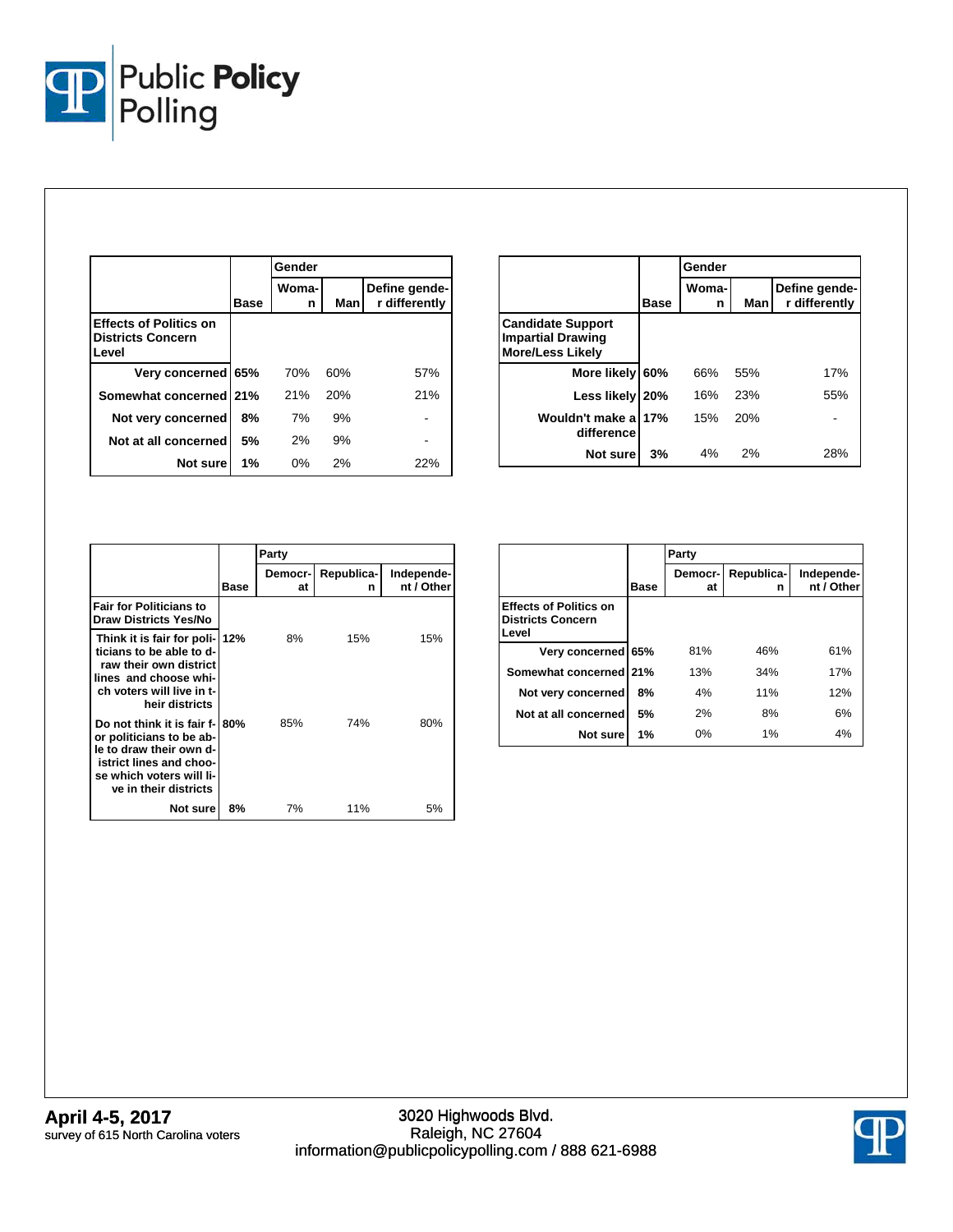

|                                                                                 |      | Party         |                 |                          |
|---------------------------------------------------------------------------------|------|---------------|-----------------|--------------------------|
|                                                                                 | Base | Democr-<br>at | Republica-<br>n | Independe-<br>nt / Other |
| <b>Candidate Support</b><br><b>Impartial Drawing</b><br><b>More/Less Likely</b> |      |               |                 |                          |
| More likely                                                                     | 60%  | 58%           | 56%             | 68%                      |
| Less likely                                                                     | 20%  | 26%           | 21%             | 6%                       |
| Wouldn't make a 17%<br>difference                                               |      | 12%           | 20%             | 22%                      |
| Not sure                                                                        | 3%   | 3%            | 3%              | 3%                       |

|                                                                                                                                                                       |      | Race                       |       |                            |       |  |
|-----------------------------------------------------------------------------------------------------------------------------------------------------------------------|------|----------------------------|-------|----------------------------|-------|--|
|                                                                                                                                                                       | Base | <b>Hispanic</b><br>or Lati | White | <b>African-</b><br>AmericI | Other |  |
| <b>Fair for Politicians to</b><br>Draw Districts Yes/No                                                                                                               |      |                            |       |                            |       |  |
| Think it is fair for poli-12%<br>ticians to be able to d-<br>raw their own district<br>lines and choose whi-<br>ch voters will live in t-<br>heir districts           |      |                            | 12%   | 12%                        | 7%    |  |
| Do not think it is fair f-180%<br>or politicians to be ab-<br>le to draw their own d-<br>istrict lines and choo-<br>se which voters will li-<br>ve in their districts |      | 74%                        | 81%   | 80%                        | 77%   |  |
| Not sure                                                                                                                                                              | 8%   | 26%                        | 7%    | 8%                         | 16%   |  |

|                                                                    |             | Race                       |              |                    |       |  |  |  |  |
|--------------------------------------------------------------------|-------------|----------------------------|--------------|--------------------|-------|--|--|--|--|
|                                                                    | <b>Base</b> | <b>Hispanic</b><br>or Lati | <b>White</b> | African-<br>Americ | Other |  |  |  |  |
| <b>Effects of Politics on</b><br><b>Districts Concern</b><br>Level |             |                            |              |                    |       |  |  |  |  |
| Very concerned                                                     | 65%         | 58%                        | 59%          | 92%                | 28%   |  |  |  |  |
| Somewhat concerned 21%                                             |             | 39%                        | 24%          | 4%                 | 41%   |  |  |  |  |
| Not very concerned                                                 | 8%          | 3%                         | 10%          | 2%                 |       |  |  |  |  |
| Not at all concerned                                               | 5%          |                            | 6%           | 2%                 |       |  |  |  |  |
| Not sure                                                           | 1%          |                            | $0\%$        | $1\%$              | 31%   |  |  |  |  |

|                                                                                 |             | Race                       |       |                    |       |  |  |  |
|---------------------------------------------------------------------------------|-------------|----------------------------|-------|--------------------|-------|--|--|--|
|                                                                                 | <b>Base</b> | <b>Hispanic</b><br>or Lati | White | African-<br>Americ | Other |  |  |  |
| <b>Candidate Support</b><br><b>Impartial Drawing</b><br><b>More/Less Likely</b> |             |                            |       |                    |       |  |  |  |
| More likely                                                                     | 60%         | 37%                        | 66%   | 46%                | 40%   |  |  |  |
| Less likely 20%                                                                 |             | 35%                        | 15%   | 36%                | 8%    |  |  |  |
| Wouldn't make a<br>difference                                                   | 17%         | 28%                        | 17%   | 14%                | 25%   |  |  |  |
| Not sure                                                                        | 3%          |                            | 2%    | 3%                 | 26%   |  |  |  |

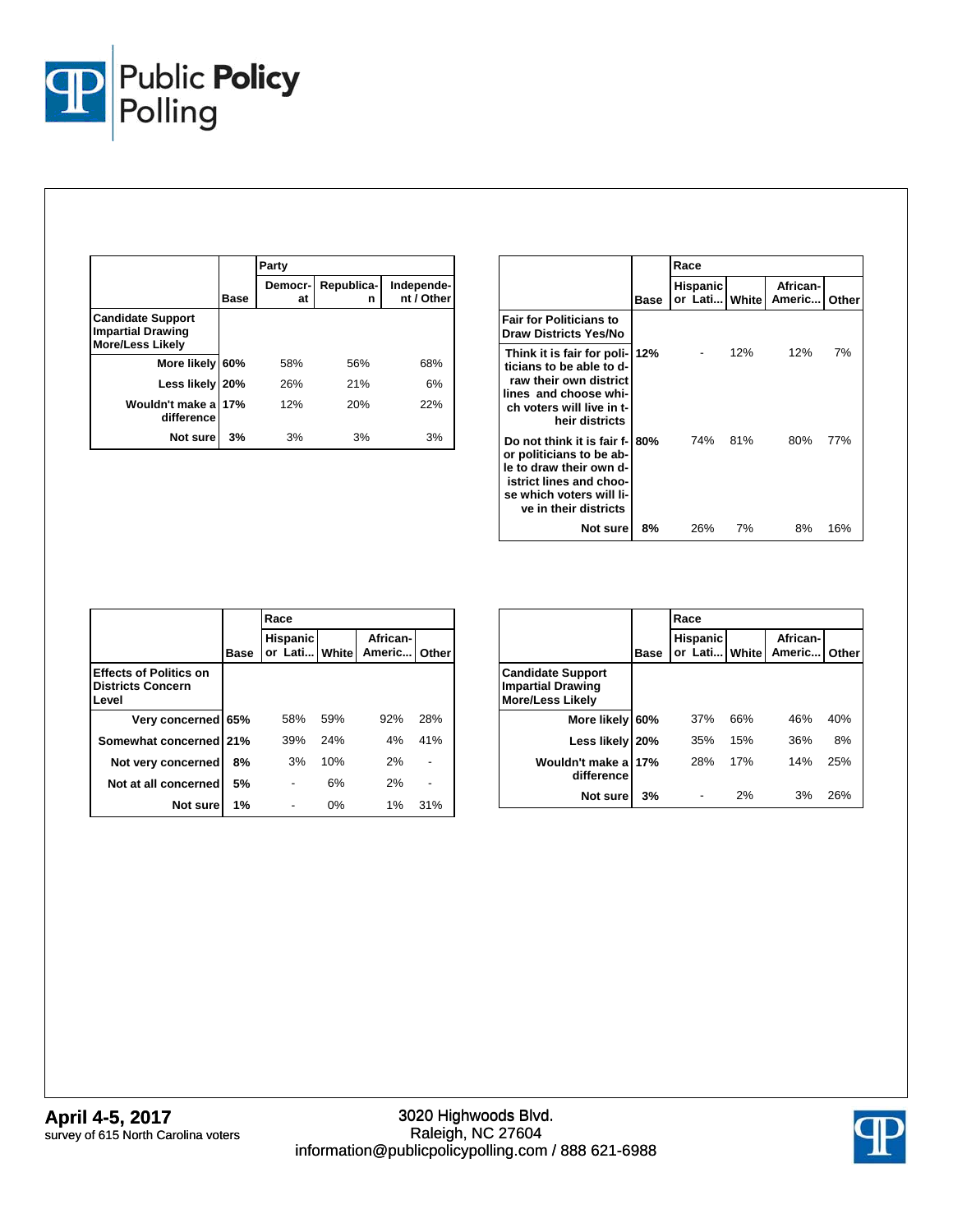

|                                                                                                                                                                         |      | Age                    |             |               |
|-------------------------------------------------------------------------------------------------------------------------------------------------------------------------|------|------------------------|-------------|---------------|
|                                                                                                                                                                         | Base | 18 <sub>to</sub><br>45 | 46 to<br>65 | Older<br>than |
| <b>Fair for Politicians to</b><br><b>Draw Districts Yes/No</b>                                                                                                          |      |                        |             |               |
| Think it is fair for poli- $12\%$ 14% 12%<br>ticians to be able to d-<br>raw their own district<br>lines and choose whi-<br>ch voters will live in t-<br>heir districts |      |                        |             | 10%           |
| Do not think it is fair f- 80%<br>or politicians to be ab-<br>le to draw their own d-<br>istrict lines and choo-<br>se which voters will li-<br>ve in their districts   |      | 64%                    | 85%         | 83%           |
| Not sure!                                                                                                                                                               | 8%   | <b>21%</b>             | 3%          | 7%            |

|                                                                    |      | Age           |             |               |
|--------------------------------------------------------------------|------|---------------|-------------|---------------|
|                                                                    | Base | $18$ to<br>45 | 46 to<br>65 | Older<br>than |
| <b>Effects of Politics on</b><br><b>Districts Concern</b><br>Level |      |               |             |               |
| Very concerned 65%                                                 |      | 65%           | 63%         | 70%           |
| Somewhat concerned 21%                                             |      | 19%           | 23%         | 18%           |
| Not very concerned                                                 | 8%   | 7%            | 9%          | 8%            |
| Not at all concerned                                               | 5%   | 5%            | 5%          | 4%            |
| Not sure                                                           | 1%   | 5%            |             | 1%            |

|                                                                                 |      | Age                    |             |               |
|---------------------------------------------------------------------------------|------|------------------------|-------------|---------------|
|                                                                                 | Base | 18 <sub>to</sub><br>45 | 46 to<br>65 | Older<br>than |
| <b>Candidate Support</b><br><b>Impartial Drawing</b><br><b>More/Less Likely</b> |      |                        |             |               |
| More likely 60%                                                                 |      | 40%                    | 64%         | 66%           |
| Less likely  20%                                                                |      | 32%                    | 17%         | 16%           |
| Wouldn't make a<br>difference                                                   | 17%  | 26%                    | 17%         | 11%           |
| Not sure                                                                        | 3%   | 2%                     | 2%          | 7%            |

|                                                                                                                                                                       |      |     | Area Code |     |     |     |     |
|-----------------------------------------------------------------------------------------------------------------------------------------------------------------------|------|-----|-----------|-----|-----|-----|-----|
|                                                                                                                                                                       | Base | 252 | 336       | 704 | 828 | 910 | 919 |
| <b>Fair for Politicians to</b><br>Draw Districts Yes/No                                                                                                               |      |     |           |     |     |     |     |
| Think it is fair for poli-12%<br>ticians to be able to d-<br>raw their own district<br>lines and choose whi-<br>ch voters will live in t-<br>heir districts           |      | 8%  | 7%        | 21% | 9%  | 14% | 12% |
| Do not think it is fair f-180%<br>or politicians to be ab-<br>le to draw their own d-<br>istrict lines and choo-<br>se which voters will li-<br>ve in their districts |      | 80% | 78%       | 72% | 87% | 82% | 84% |
| Not sure                                                                                                                                                              | 8%   | 11% | 15%       | 7%  | 4%  | 4%  | 4%  |